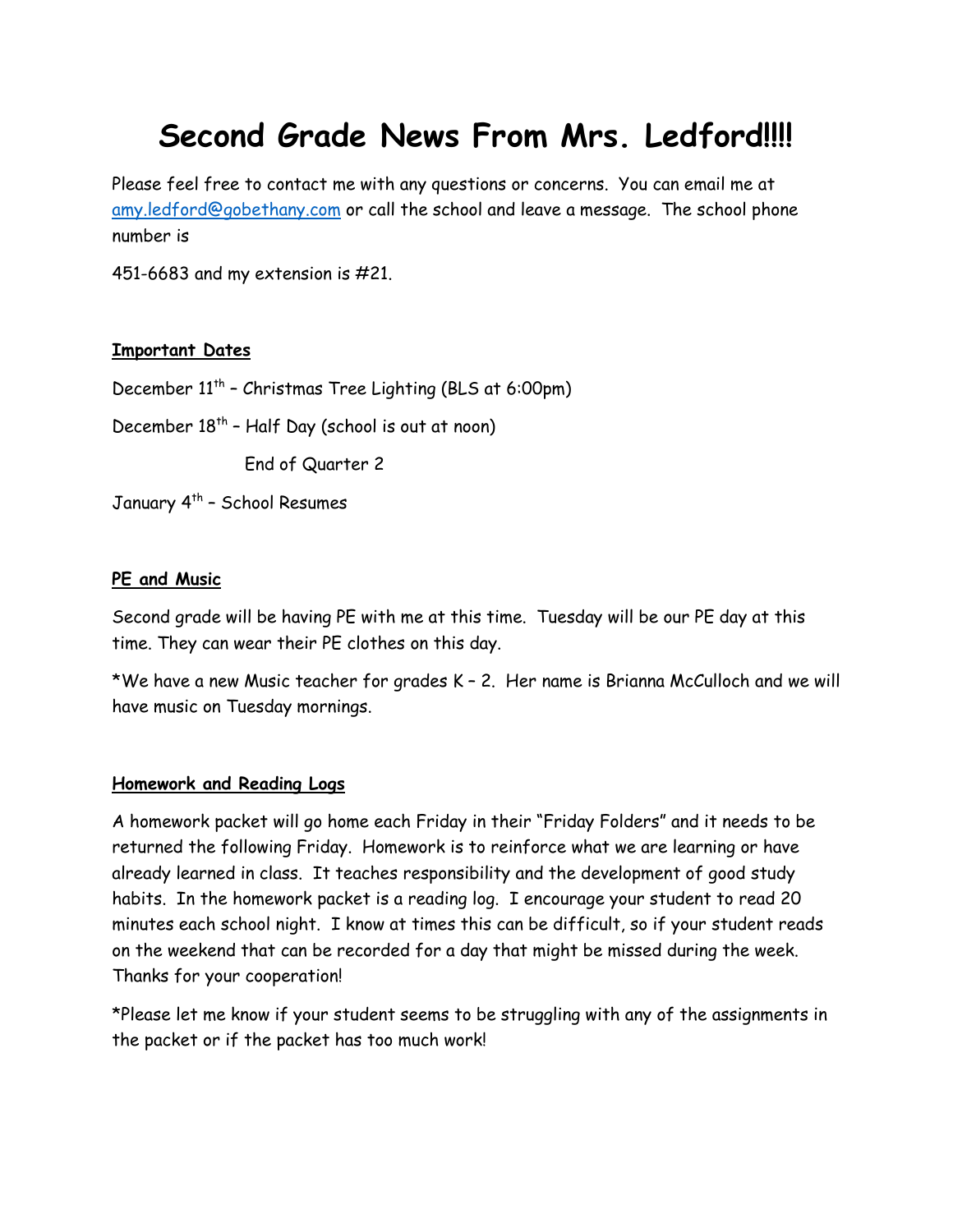## **Snack**

Please send your student to school with a nutritious snack. Our fist snack is in the morning and it helps keep them going until lunch. Things like yogurt, fruit, cheese, crackers and granola bars are good things for first snack.

## **Labels**

Please label things your student brings to school, especially their chapel sweaters. Thanks!

**Chapel** – We are having Chapel! We are watching through Zoom in our classrooms. Your student should be dressed in Chapel clothing on Wednesdays. Thanks!

**Consumbale Supply List -** Last names A – L ( a 1 time donation between now and 12-18-20)

• I don't need drinking cups! I have a lot. **We can always use more wipes or Lysol spray if anyone can find it!** Thank you for helping us stay clean and healthy! Any extra dontaions after this can go towards partnership hours.